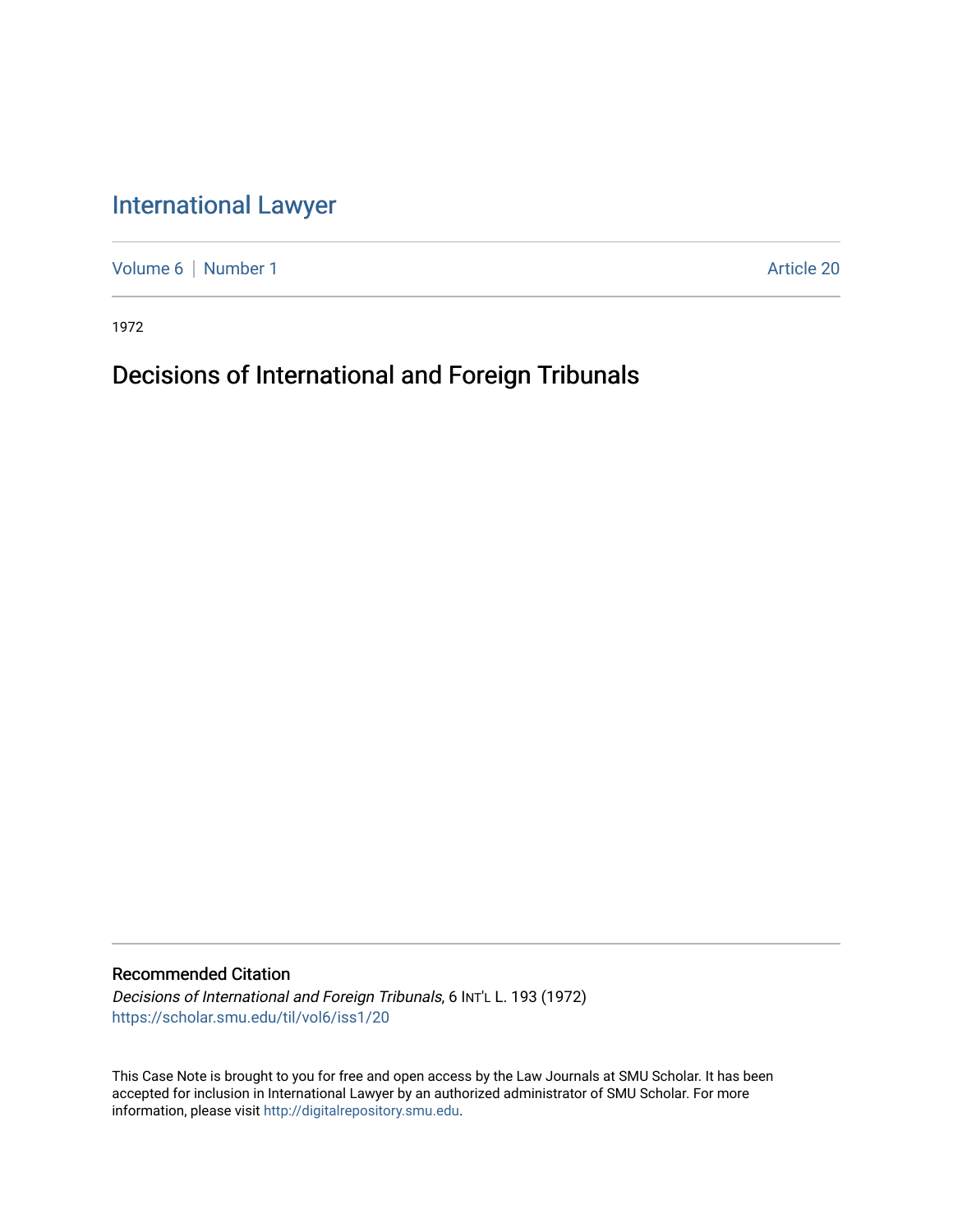# **Decisions of International and Foreign Tribunals**

MALCOLM W. MONROE,\* Departmental Editor

#### Court of International Justice

#### *Status of South-West Africa (Namibia)*

In its issue for July, 1971, *The International Lawyer* published a résumé of the long and devious history of the Quest for the Legal Status of the Mandate given by the League of Nations to South Africa over Namibia (South-West Africa). *5 Int. Lawyer 549* **ff.**

Attention was called to the request of the Security Council to the International Court of Justice for an Advisory Opinion on the question: "What are the legal consequences for States of the continued presence of South Africa in Namibia, notwithstanding Security Council Resolution 276 (1970)?"

This resolution, it will be remembered, established an *ad hoc* subcommittee to study ways and means by which the various relevant resolutions of the Council on this subject could be implemented effectively. Oral arguments were completed before the Court on March 17, 1971.

The article stated that "it is possible that the Court's advisory opinion will have been rendered by the time of publication of this note"; and readers were promised a report of that opinion "promptly after its rendition."

On 21 June, 1971, the opinions of the Court were delivered at The Hague, and a résumé thereof is reproduced herewith:

In answer to the question put by the Security Council of the United Nations, the Court is of opinion,

by 13 votes to 2,

(1) that, the continued presence of South Africa in Namibia being illegal, South Africa is under obligation to withdraw its administration from Namibia immediately and thus put an end to its occupation of the Territory;

by 11 votes to 4,

(2) that States Members of the United Nations are under obligation to recognize the illegality of South Africa's presence in Namibia and the in-

<sup>\*</sup>B.A. (1940) and LL.B. (1942), Tulane University School of Law; partner, Deutsch, Kerrigan & Stiles, New Orleans; member, American, Inter-American, Louisiana State, New Orleans, and Federal Bar Associations, American Judicature Society and Maritime Law Association; president (1957- 1959), Phi Delta Phi International Legal Fraternity.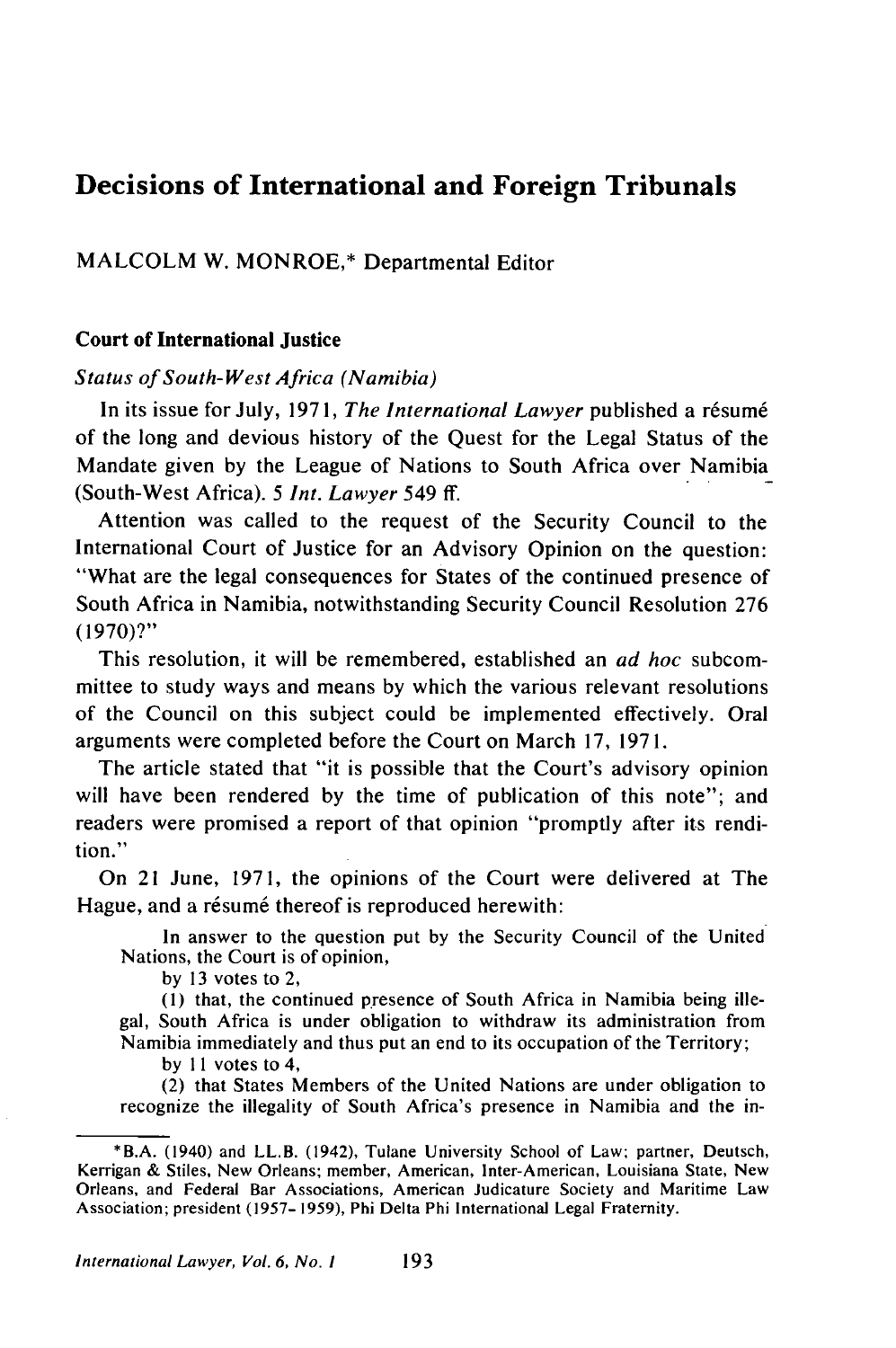validity of its acts on behalf of or concerning Namibia, and to refrain from any acts and in particular any dealings with the Government of South Africa implying recognition of the legality of, or lending support or assistance to, such presence and administration; and

**(3)** that it is incumbent upon States which are not Members of the United Nations to give assistance, within the scope of subparagraph (2) above, in the action which has been taken by the United Nations with regard to Namibia.

# Course of the Proceedings (paragraphs 1-18 of the Advisory Opinion)

The Court first recalls that the request for the advisory opinion emanated from the United Nations Security Council, which decided to submit it by resolution 284 (1970) adopted on 29 July 1970. The Court goes on to recapitulate the different steps in the subsequent proceedings.

It refers in particular to the three Orders of 26 January 1971 whereby the Court decided not to accede to the objections raised by the Government of South Africa against the participation in the proceedings of three Members of the Court. These objections were based on statements which the judges in question had made in a former capacity as representatives of their governments in United Nations organs dealing with matters concerning Namibia, or on their participation in the same capacity in the work of those organs. The Court came to the conclusion that none of the three cases called for the application of Article 17, paragraph 2, of its Statute.

## Objections Against the Court's Dealing with the Question (paras. 19-41 of the Advisory Opinion)

The Government of South Africa contended that the Court was not competent to deliver the opinion, because Security Council resolution 284 (1970) was invalid for the following reasons:  $(a)$  two permanent members of the Council abstained during the voting (Charter of the United Nations, Art. 27, para. 3); *(b)* as the question related to a dispute between South Africa and other Members of the United Nations, South Africa should have been invited to participate in the discussion (Charter, Art. 32) and the proviso requiring members of the Security Council which are parties to a dispute to abstain from voting should have been observed (Charter, Art. 27, para 3). The Court points out that  $(a)$  for a long period the voluntary abstention of a permanent member has consistently been interpreted as not constituting a bar to the adoption of resolutions by the Security Council; *(b)* the question of Namibia was placed on the agenda of the Council as a situation and the South African Government failed to draw the Council's attention to the necessity in its eyes of treating it as a *dispute.*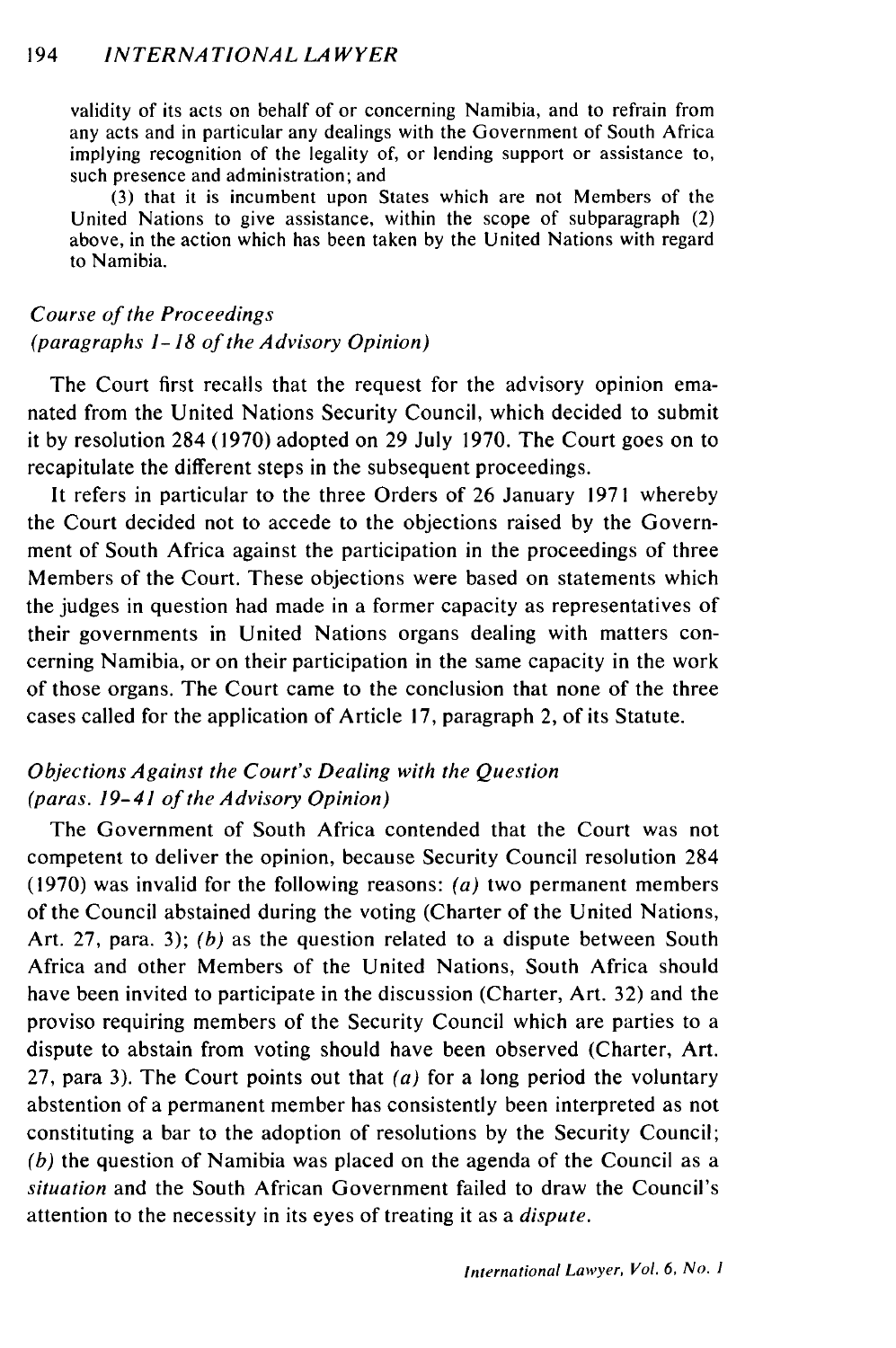In the alternative the Government of South Africa maintained that even if the Court had competence, it should nevertheless, as a matter of judicial propriety, refuse to give the opinion requested, on account of political pressure to which, it was contended, the Court had been or might be subjected. On 8 February 1971, at the opening of the public sittings, the President of the Court declared that it would not be proper for the Court to entertain those observations, bearing as they did on the very nature of the Court as the principal judicial organ of the United Nations, an organ which, in that capacity, acts only on the basis of law, independently of all outside influences or interventions whatsoever.

The Government of South Africa also advanced another reason for not giving the advisory opinion requested: that the question was in reality contentious, because it related to an existing dispute between South Africa and other States. The Court considers that it was asked to deal with a request put forward by a United Nations organ with a view to seeking legal advice on the consequences of its own decisions. The fact that, in order to give its answer, the Court might have to pronounce on legal questions upon which divergent views exist between South Africa and the United Nations does not convert the case into a dispute between States. (There was therefore no necessity to apply Article 83 of the Rules of Court, according to which, if an advisory opinion is requested upon a legal question "actually pending between two or more States," Article 31 of the Statute, dealing with judges *ad hoc,* is applicable. The Government of South Africa having requested leave to choose a judge *ad hoc,* the Court heard its observations on that point on 27 January 1971 but, in the light of the above considerations, decided by the Order of 29 January 1971 not to accede to that request.)

In sum, the Court saw no reason to decline to answer the request for an advisory opinion.

### *History of the Mandate*

### *(paras. 42-86 of the Advisory Opinion)*

Refuting the contentions of the South African Government and citing its own prouncements in previous proceedings concerning South West Africa (Advisory Opinions of 1950, 1955 and 1956; Judgment of 1962), the Court recapitulates the history of the Mandate.

The mandates system established by Article 22 of the Covenant of the League of Nations was based upon two principles of paramount importance: the principle of non-annexation and the principle that the well-being and development of the peoples concerned formed a sacred trust of civilisation. Taking the developments of the past half-century into account,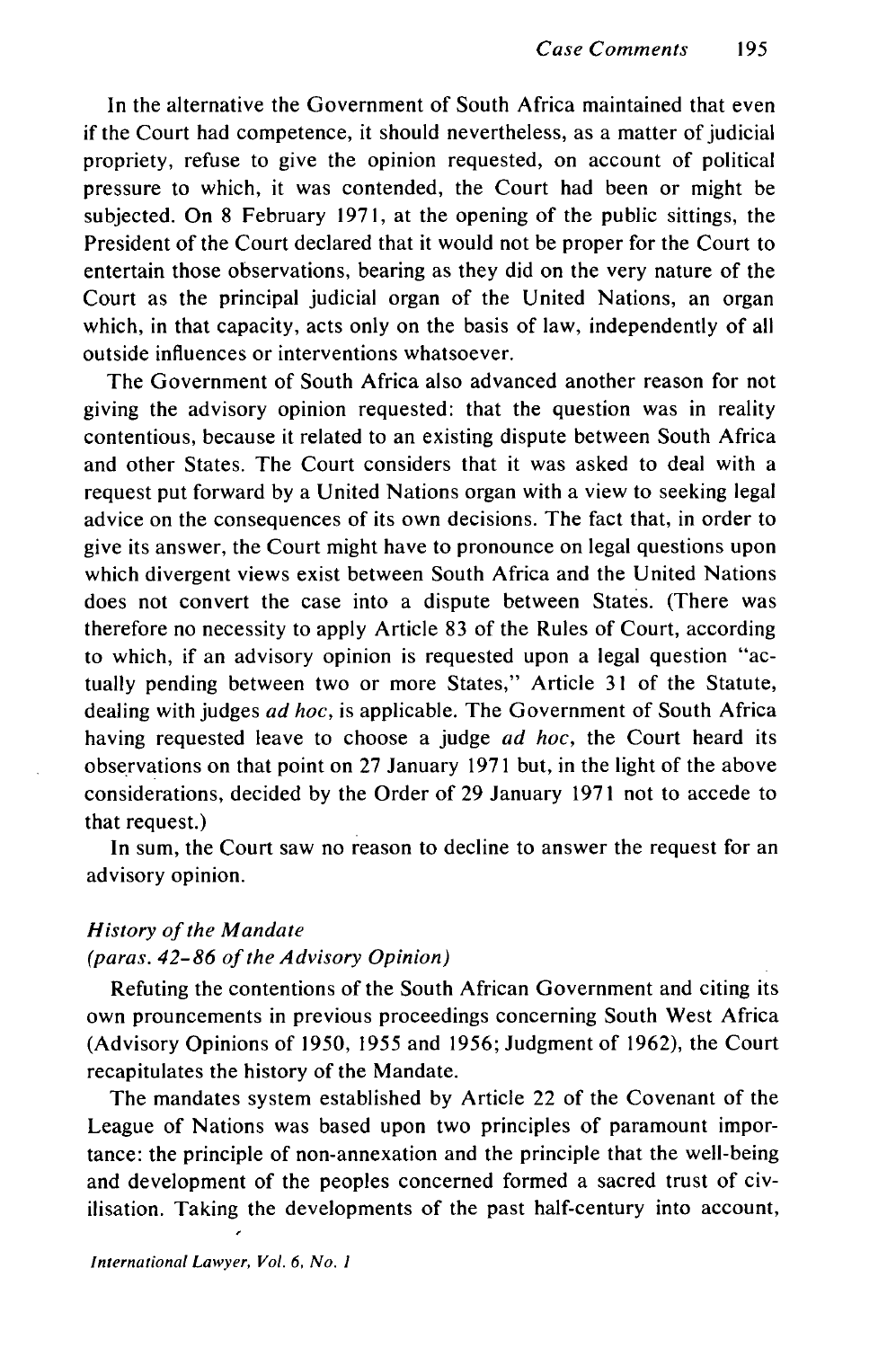there can be little doubt that the ultimate objective of the sacred trust was self-determination and independence. The mandatory was to observe a number of obligations, and the Council of the League was to see that they were fulfilled. The rights of the mandatory, as such, had their foundation in those obligations.

When the League of Nations was dissolved, the raison d'être and original object of these obligations remained. Since their fulfillment did not depend on the existence of the League, they could not be brought to an end merely because the supervisory organ had ceased to exist. The Members of the League had not declared, or accepted even by implication, that the mandates would be cancelled or lapse with the dissolution of the League.

The last resolution of the League Assembly and Article 80, paragraph **1,** of the United Nations Charter maintained the obligations of mandatories. The International Court of Justice has consistently recognized that the Mandate survived the demise of the League, and South Africa also admitted as much for a number of years. Thus the supervisory element, which is an essential part of the Mandate, was bound to survive. The United Nations suggested a system of supervision which would not exceed that which applied under the mandates system, but this proposal was rejected by South Africa.

# *Resolutions by the General Assembly and the Security Council (paras. 87- 116 of the Advisory Opinion)*

Eventually, in 1966, the General Assembly of the United Nations adopted resolution 2145 (XXI), whereby it decided that the Mandate was terminated and that South Africa had no other right to administer the Territory. Subsequently the Security Council adopted various resolutions including resolution 276 (1970) declaring the continued presence of South Africa in Namibia illegal. Objections challenging the validity of these resolutions having been raised, the Court points out that it does not possess powers of judicial review or appeal in relation to the United Nations organs in question. Nor does the validity of their resolutions form the subject of the request for advisory opinion. The Court nevertheless, in the exercise of its judicial function, and since these objections have been advanced, considers them in the course of its reasoning before determining the legal consequences arising from those resolutions.

It first recalls that the entry into force of the United Nations Charter established a relationship between all Members of the United Nations on the one side, and each mandatory Power on the other, and that one of the fundamental principles governing that relationship is that the party which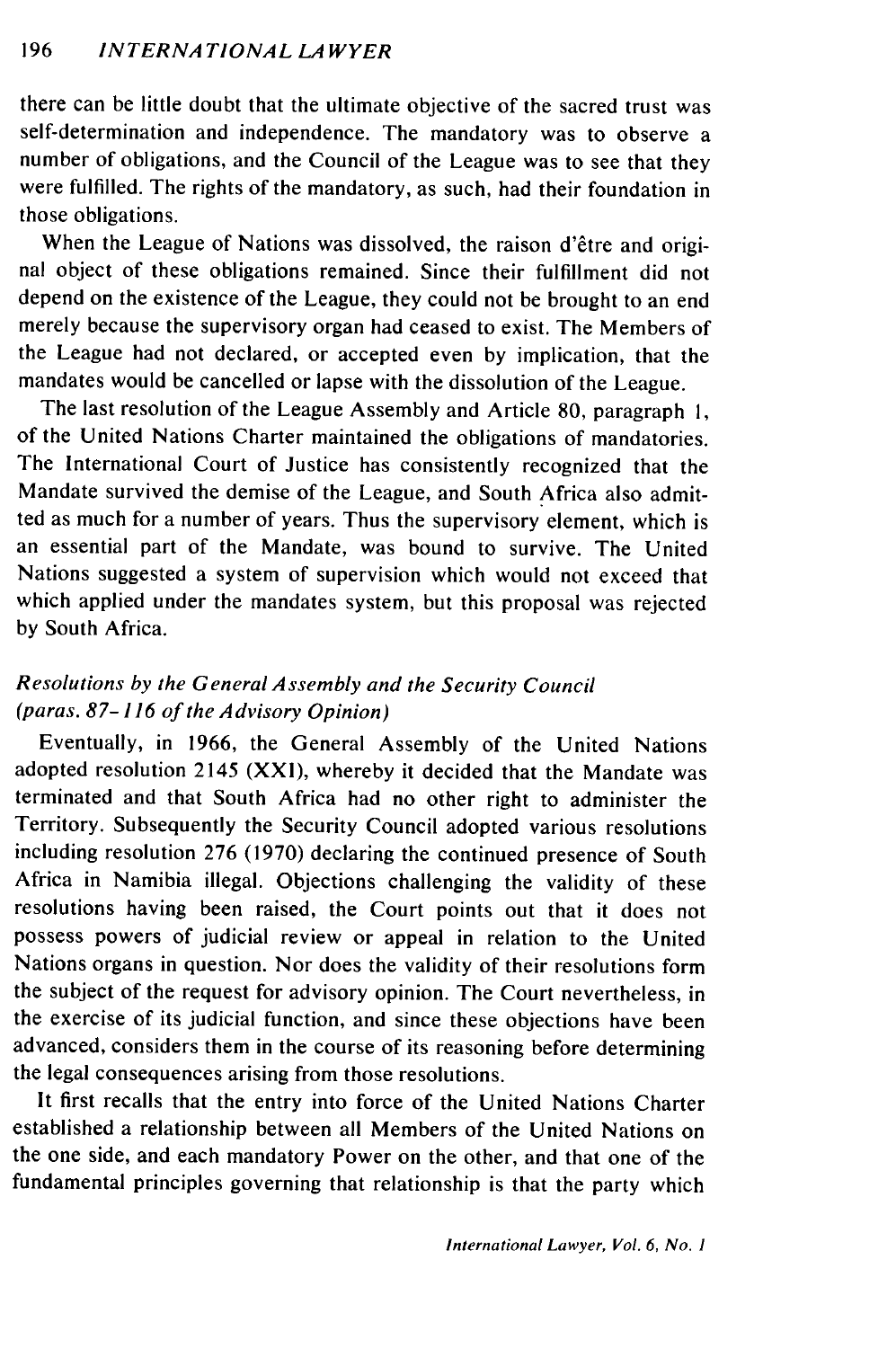disowns or does not fulfill its obligations cannot be recognized as retaining the rights which it claims to derive from the relationship. Resolution 2145 (XXI) determined that there had been a material breach of the Mandate, which South Africa had in fact disavowed.

It has been contended  $(a)$  that the Covenant of the League of Nations did not confer on the Council of the League power to terminate a mandate for misconduct of the mandatory and that the United Nations could not derive from the League greater powers than the latter itself had;  $(b)$  that, even if the Council of the League had possessed the power of revocation of the Mandate, it could not have been exercised unilaterally but only in co-operation with the Mandatory;  $(c)$  that resolution 2145 (XXI) made pronouncements which the General Assembly, not being a judicial organ, was not competent to make;  $(d)$  that a detailed factual investigation was called for; and  $(e)$  that one part of resolution 2145 (XXI) decided in effect a transfer of territory.

The Court observes  $(a)$  that, according to a general principle of international law (incorporated in the Vienna Convention on the Law of Treaties), the right to terminate a treaty on account of breach must be presumed to exist in respect of all treaties even if unexpressed;  $(b)$  that the consent of the wrongdoer to such a form of termination cannot be required; (c) that the United Nations, as a successor to the League, acting through its competent organ, must be seen above all as the supervisory institution competent to pronounce on the conduct of the Mandatory; (d) that the failure of South Africa to comply with the obligation to submit to supervision cannot be disputed; and  $(e)$  that the General Assembly was not making a finding on facts, but formulating a legal situation; and it would not be correct to assume that, because it is in principle vested with recommendatory powers, it is debarred from adopting, in special cases within the framework of its competence, resolutions which make determinations or have operative design.

The General Assembly, however, lacked the necessary powers to ensure the withdrawal of South Africa from the Territory and therefore, acting in accordance with Article 11, paragraph 2, of the Charter, enlisted the co-operation of the Security Council. The Council for its part, when it adopted the resolutions concerned, was acting in the exercise of what it deemed to be its primary responsibility for the maintenance of peace and security. Article 24 of the Charter vests in the Security Council the necessary authority. Its decisions were taken in conformity with the purposes and principles of the Charter, under Article 25 of which it is for member States to comply with those decisions, even those members of the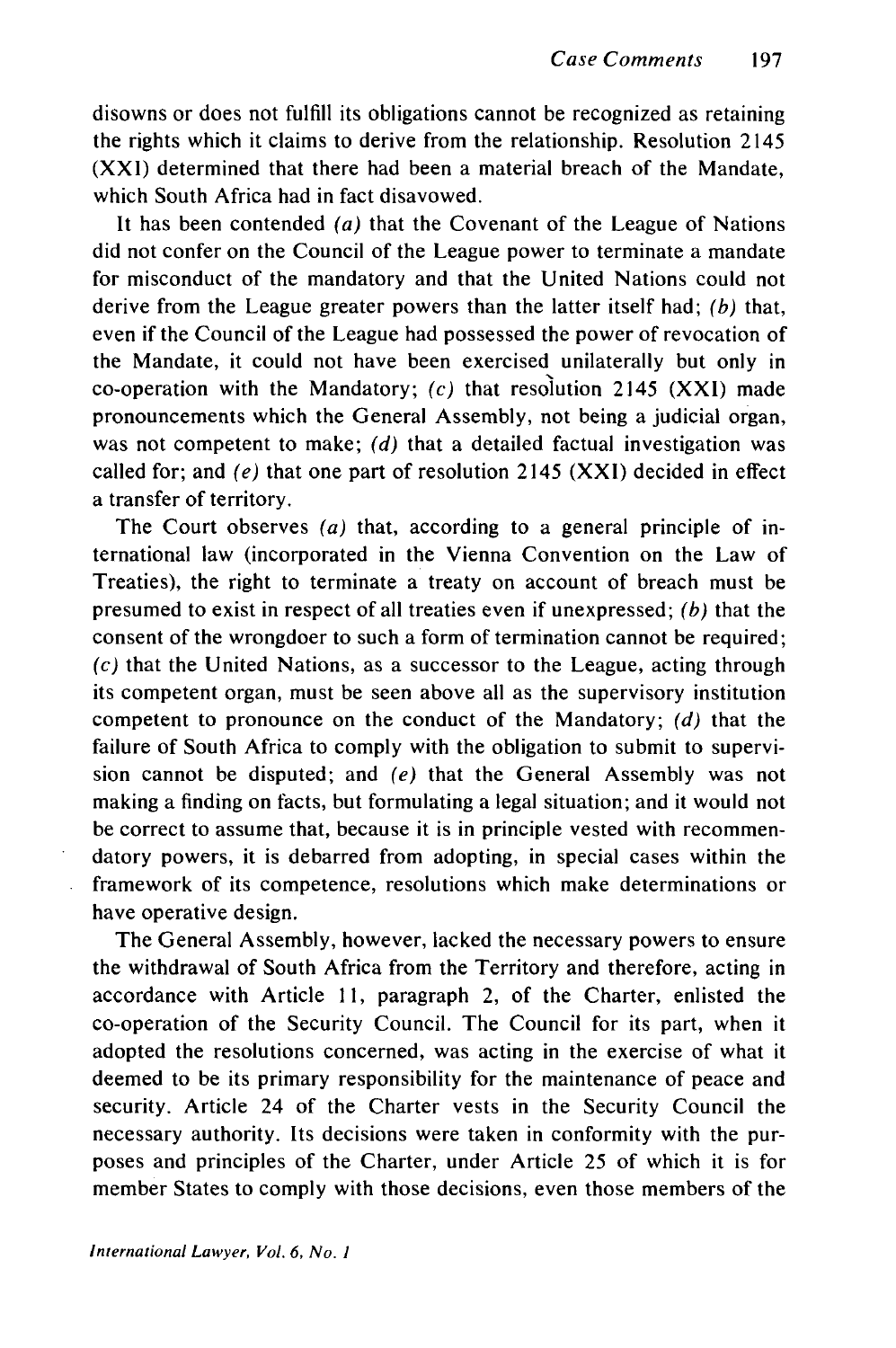Security Council which voted against them and those Members of the United Nations who are not members of the Council.

# *Legal* Consequences for States of the Continued Presence of South Africa in Namibia (paras. 117-127 and 133 of the Advisory Opinion)

The Court stresses that a binding determination made by a competent organ of the United Nations to the effect that a situation is illegal cannot remain without consequence.

South Africa, being responsible for having created and maintained that situation, has the obligation to put an end to it and withdraw its administration from the Territory. By occupying the Territory without title, South Africa incurs international responsibilities arising from a continuing violation of an international obligation. It also remains accountable for any violations of the rights of the people of Namibia, or of its obligations under international law towards other States in respect of the exercise of its powers in relation to the Territory.

The member States of the United Nations are under obligation to recognize the illegality and invalidity of South Africa's continued presence in Namibia and to refrain from lending any support or any form of assistance to South Africa with reference to its occupation of Namibia. The precise determination of the acts permitted-what measures should be selected, what scope they should be given and by whom they should be applied $-\mathrm{i}\mathrm{s}$  a matter which lies with the competence of the appropriate political organs of the United Nations acting within their authority under the Charter. Thus it is for the Security Council to determine any further measures consequent upon the decisions already taken by it. The Court in consequence confines itself to giving advice on those dealings with the Government of South Africa which, under the Charter of the United Nations and general international law, should be considered as inconsistent with resolution 276 (1970) because they might imply recognizing South Africa's presence in Namibia as legal:

(a) Member States are under obligation (subject to  $(d)$  below) to abstain from entering into treaty relations with South Africa in all cases in which the Government of South Africa purports to act on behalf of or concerning Namibia. With respect to existing bilateral treaties, member States must abstain from invoking or applying those treaties or provisions of treaties concluded by South Africa on behalf of or concerning Namibia which involve active inter-governmental co-operation. With respect to multilateral treaties, the same rule cannot be applied to certain general conventions such as those with humanitarian character, the non-performance of which may adversely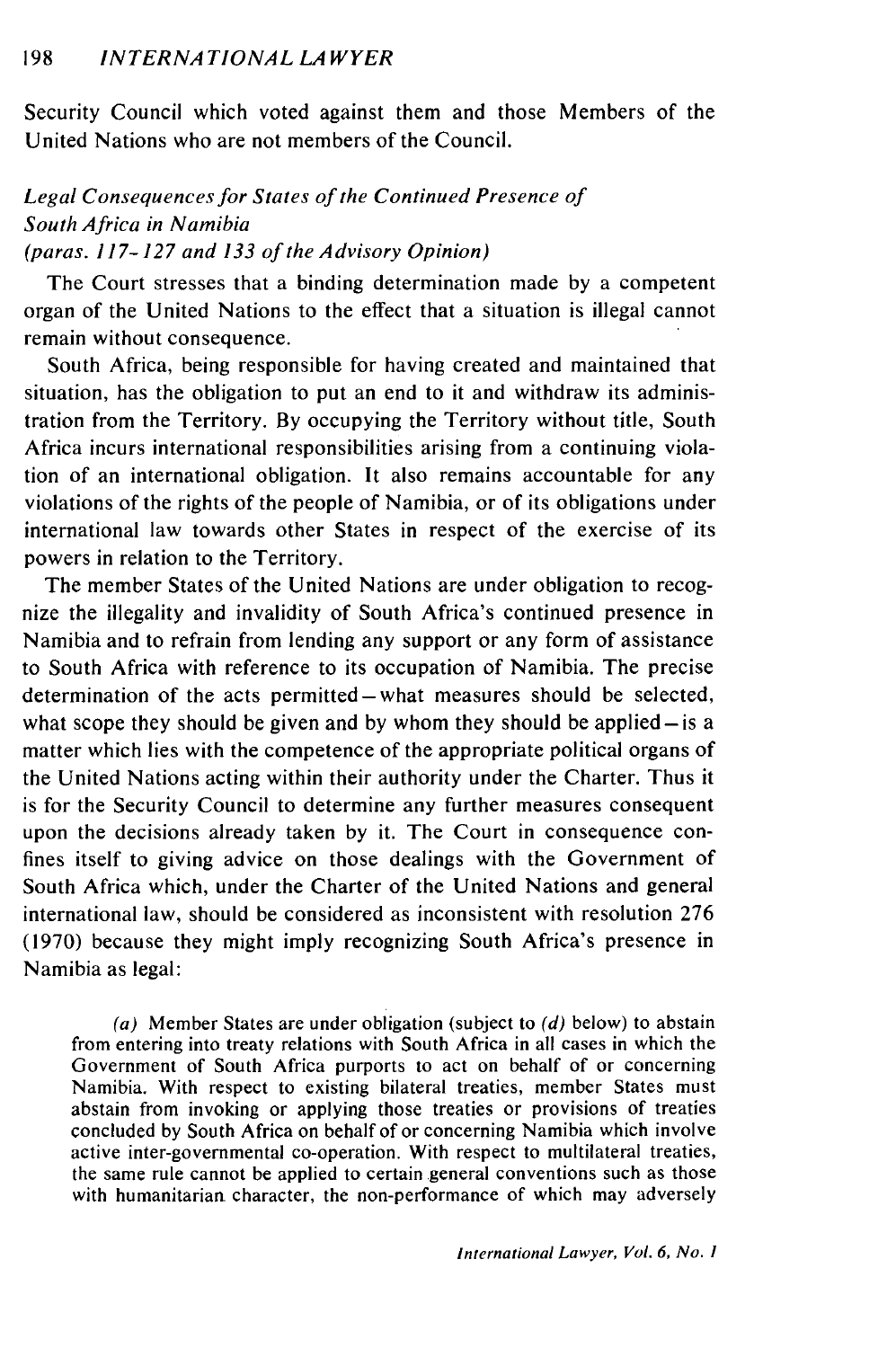affe'ct the people of Namibia: it will be for the competent international organs to take specific measures in this respect.

*(b)* Member States are under obligation to abstain from sending diplomatic or special missions to South Africa including in their jurisdiction the territory of Namibia, to abstain from sending consular agents to Namibia, and to withdraw any such agents already there; and to make it clear to South Africa that the maintenance of diplomatic or consular relations does not imply any recognition of its authority with regard to Namibia.

(c) Member States are under obligation to abstain from entering into economic and other forms of relations with South Africa on behalf of or concerning Namibia which may entrench its authority over the territory.

*(d)* However, non-recognition should not result in depriving the people of Namibia of any advantages derived from international co-operation. In particular, the illegality or invalidity of acts performed by the Government of South Africa on behalf of or concerning Namibia after the termination of the Mandate cannot be extended to such acts as the registration of births, deaths and marriages.

As to States not members of the United Nations, although they are not bound by Articles 24 and 25 of the Charter, they have been called upon by resolution 276 (1970) to give assistance in the action which has been taken by the United Nations with regard to Namibia. In the view of the Court, the termination of the Mandate and the declaration of the illegality of South Africa's presence in Namibia are opposable to all States in the sense of barring *erga omnes* the legality of the situation which is maintained in violation of international law. In particular, no State which enters into relations with South Africa concerning Namibia may expect the United Nations or its Members to recognize the validity or effects of any such relationship. The Mandate having been terminated by a decision of the international organization in which the supervisory authority was vested, it is for non-member States to act accordingly. All States should bear in mind that the entity injured by the illegal presence of South Africa in Namibia is a people which must look to the international community for assistance in its progress towards the goals for which the sacred trust was instituted.

Accordingly, the Court has given the replies reproduced above on page 193.

*Propositions by South Africa Concerning the Supply of Further Factual Information and the Possible Holding of a Plebiscite (paras. 128- 132 of the Advisory Opinion)*

The Government of South Africa had expressed the desire to supply the Court with further factual information concerning the purposes and objectives of its policy of separate development, contending that to establish a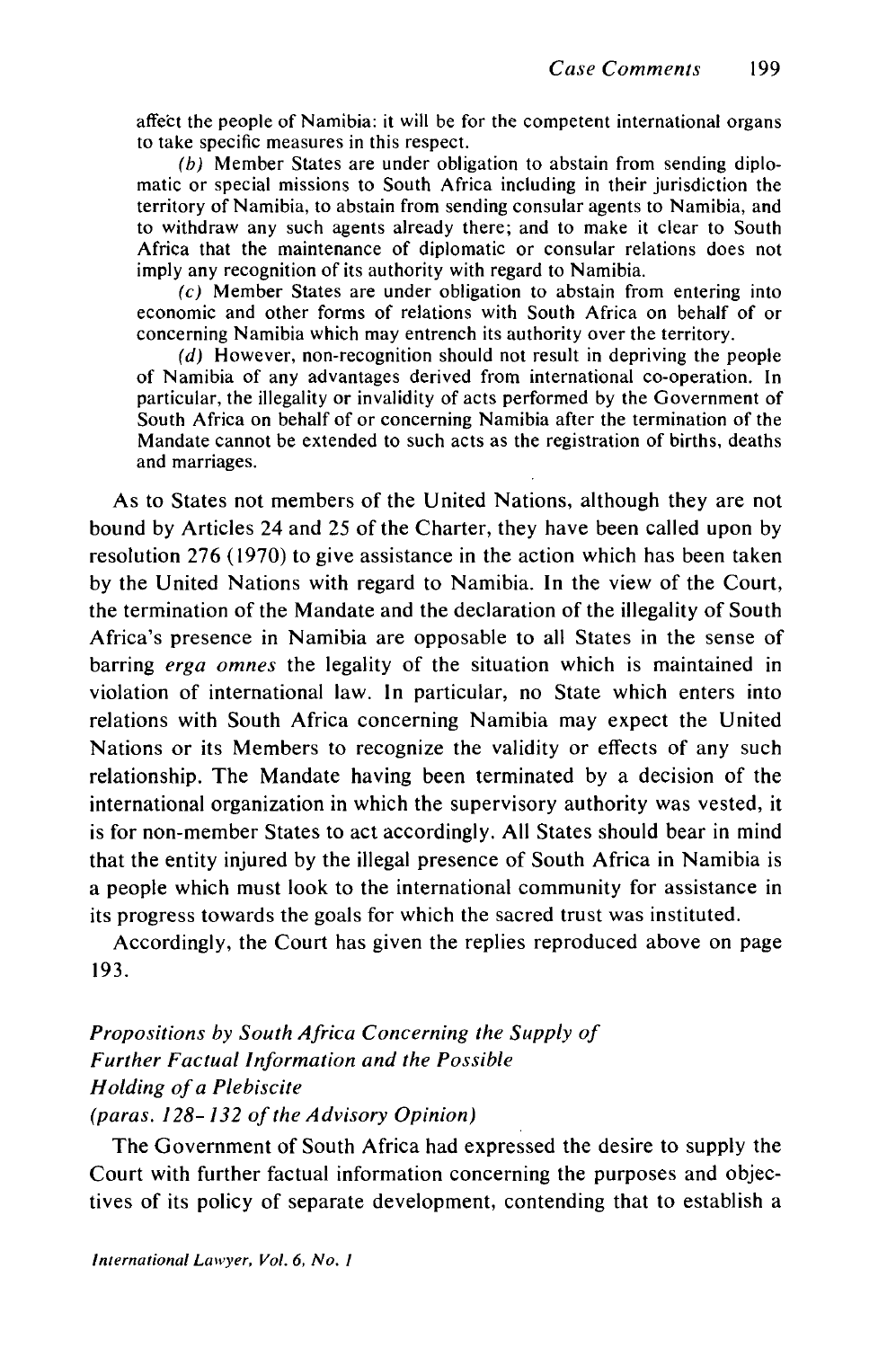breach of its substantive international obligations under the Mandate it would be necessary to prove that South Africa had failed to exercise its powers with a view to promoting the well-being and progress of the inhabitants. The Court found that no factual evidence was needed for the purpose of determining whether the policy of apartheid in Namibia was in conformity with the international obligations assumed by South Africa. It is undisputed that the official governmental policy pursued by South Africa in Namibia is to achieve a complete physical separation of races and ethnic groups. This means the enforcement of distinctions, exclusions, restrictions and limitations exclusively based on grounds of race, colour, descent or national or ethnic origin which constitute a denial of fundamental human rights. This the Court views as a flagrant violation of the purposes and principles of the Charter of the United Nations.

The Government of South Africa had also submitted a request that a plebiscite should be held in the Territory of Namibia under the joint supervision of the Court and the Government of South Africa. The Court having concluded that no further evidence was required, that the Mandate had been validly terminated and that in consequence South Africa's presence in Namibia was illegal and its acts on behalf of or concerning Namibia illegal and invalid, it was not able to entertain this proposal.

By a letter of 14 May 1971 the President informed the representatives of the States and organizations which had participated in the oral proceedings that the Court had decided not to accede to the two above-mentioned requests.

### Declaration and Separate or Dissenting Opinions

Subparagraph **I** of the operative clause of the Advisory Opinion (Illegality of the presence of South Africa in Namibia) was adopted by 13 votes to 2. Subparagraphs 2 and 3 were adopted by **II** votes to 4.

Judge Sir Gerald Fitzmaurice (dissenting opinion) considers that the Mandate was not validly revoked, that the Mandatory is still subject to the obligations of the Mandate whatever these may be, and that States Members of the United Nations are bound to respect the position unless and until it is changed by lawful means.

Judge Gros (dissenting opinion) disagrees with the Court's conclusions as to the legal validity and effects of General Assembly resolution 2145 (XXI), but considers that South Africa ought to agree to negotiate on the conversion of the Mandate into a United Nations trusteeship.

Judges Petrén and Onyeama (separate opinions) voted for subparagraph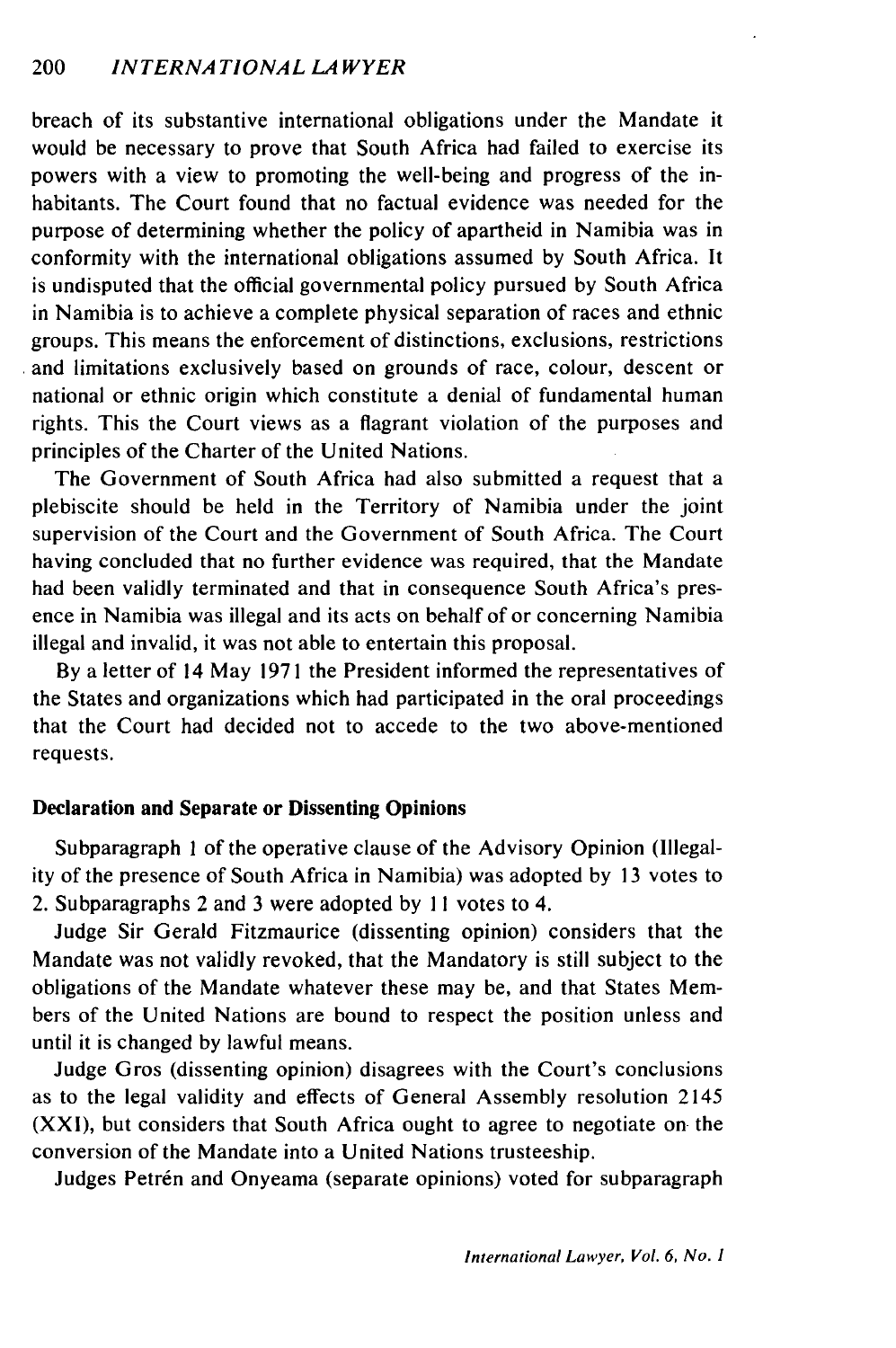**I** of the operative clause but against subparagraphs 2 and 3, which, in their view, ascribe too broad a scope to the effects of non-recognition.

Judge Dillard (separate opinion), concurring in the operative clause, adds certain mainly cautionary comments on subparagraph 2.

Judges Sir Gerald Fitzmaurice, Gros, Petrén, Onyeama and Dillard also criticize certain decisions of the Court with reference to its composition.

The President (declaration) and Judges Padilla Nervo and de Castro (separate opinions) accept the operative clause in full.

The Vice-President (separate opinion), while sharing the views expressed in the Advisory Opinion, considers that the operative clause is not sufficiently explicit or decisive.

 $* * *$ 

It will be interesting to learn how the opinion of the Court, together with the action of the General Assembly in terminating the mandate of South Africa over Namibia [Resolution 2145 (XXI)], will be implemented and given force and effect.

### India vs. Pakistan

On **30** August the Government of India filed in the Registry of the Court an Application instituting proceedings against Pakistan.

The case has its origin in India's decision in February **1971** no longer to permit the overflying of its territory **by** Pakistan aircraft. The case concerns the question of whether the Council of the International Civil Aviation Organization (a specialized agency of the United Nations) has jurisdiction to deal with a complaint **by** Pakistan against that decision.

The Application states that India and Pakistan are parties to two instruments concluded at Chicago in 1944: the Convention on International Civil Aviation and the International Air Services Transit Agreement. Under these two instruments, aircraft of each of the two countries had the right to overfly the territory of the other. According to the Application this régime was suspended during a period of hostilities between the two States in August-September 1965 and was never revived. In February 1966 the two Governments concluded a special agreement under which a new concession to overfly each other's territory was granted, but on a provisional basis, on the basis of reciprocity, and subject to the permission of the Government concerned. After the diversion of an Indian aircraft to Pakistan and its destruction at Lahore Airport (30 January-February 1971), the Government of India suspended overflights of its own aircraft over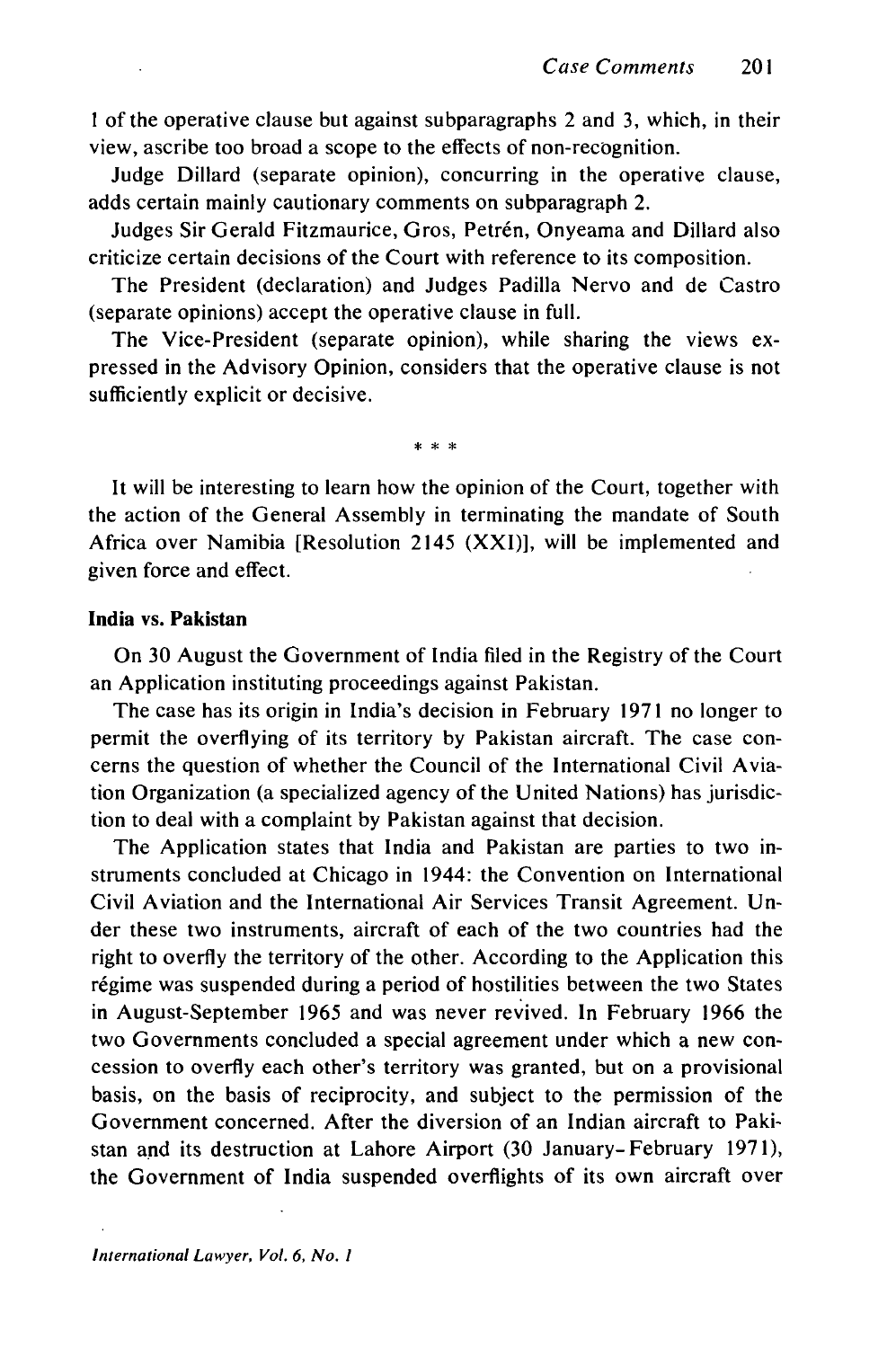Pakistan territory and withdrew permission for Pakistan aircraft to overfly the territory of India.

On 3 March 1971 Pakistan submitted the matter to the ICAO Council, which is empowered to deal with disputes concerning the *interpretation* or *application* of the 1944 Convention and Agreement. India argued that the Council had no jurisdiction in the present dispute, which related on the contrary to the *termination* or *suspension* of these two instruments in so far as they concern overflights between two States. On 29 July 1971 the ICAO Council decided that it had jurisdiction. In its present Application, India, on the basis of Article 84 of the Convention and Article **11** of the Agreement, appeals from that decision to the Court.

The Application claims that:

*(a)* the ICAO Council has no jurisdiction to handle the matters presented by Pakistan, as the 1944 Convention and Agreement have been terminated or suspended as between the two States;

(b) the ICAO Council has no jurisdiction to consider Pakistan's complaint, since no action has been taken by India under the Agreement; in fact no action could possibly be taken by India under the Agreement since that Agreement has been terminated or suspended as between the two States; and

*(c)* the question of Indian aircraft overflying Pakistan and Pakistan aircraft overflying India is governed by the special régime of 1966 and not by the Convention or the Agreement of 1944. Any dispute between the two States can arise only under the special régime, and the ICAO Council has no jurisdiction to handle any such dispute.

On 16 September 1971, Vice-President Fouad Ammoun, Acting President in this case under Article 13, paragraph **1,** of the Rules of Court, which provides that if the President is a national of one of the parties to a case brought before the Court, he will abstain from exercising his functions as President in respect of that case (the present President, Sir Muhammad Zafrulla Khan, being a national of Pakistan), fixed 16 December 1971 as the time-limit for the filing of the Memorial of India in this case.

Subsequent procedure is reserved for further decision.

### New **Declaration of Adherence**

On 19 May 1971 the Government of Austria deposited with the Secretary-General of the United Nations a declaration whereby it accepted the compulsory jurisdiction of the International Court of Justice, under the terms of Article 36 of the Statute of the Court.

By that declaration, Austria recognized the jurisdiction of the Court as compulsory in relation to any other State accepting the same obligation, except in the case of disputes in respect of which the parties thereto had